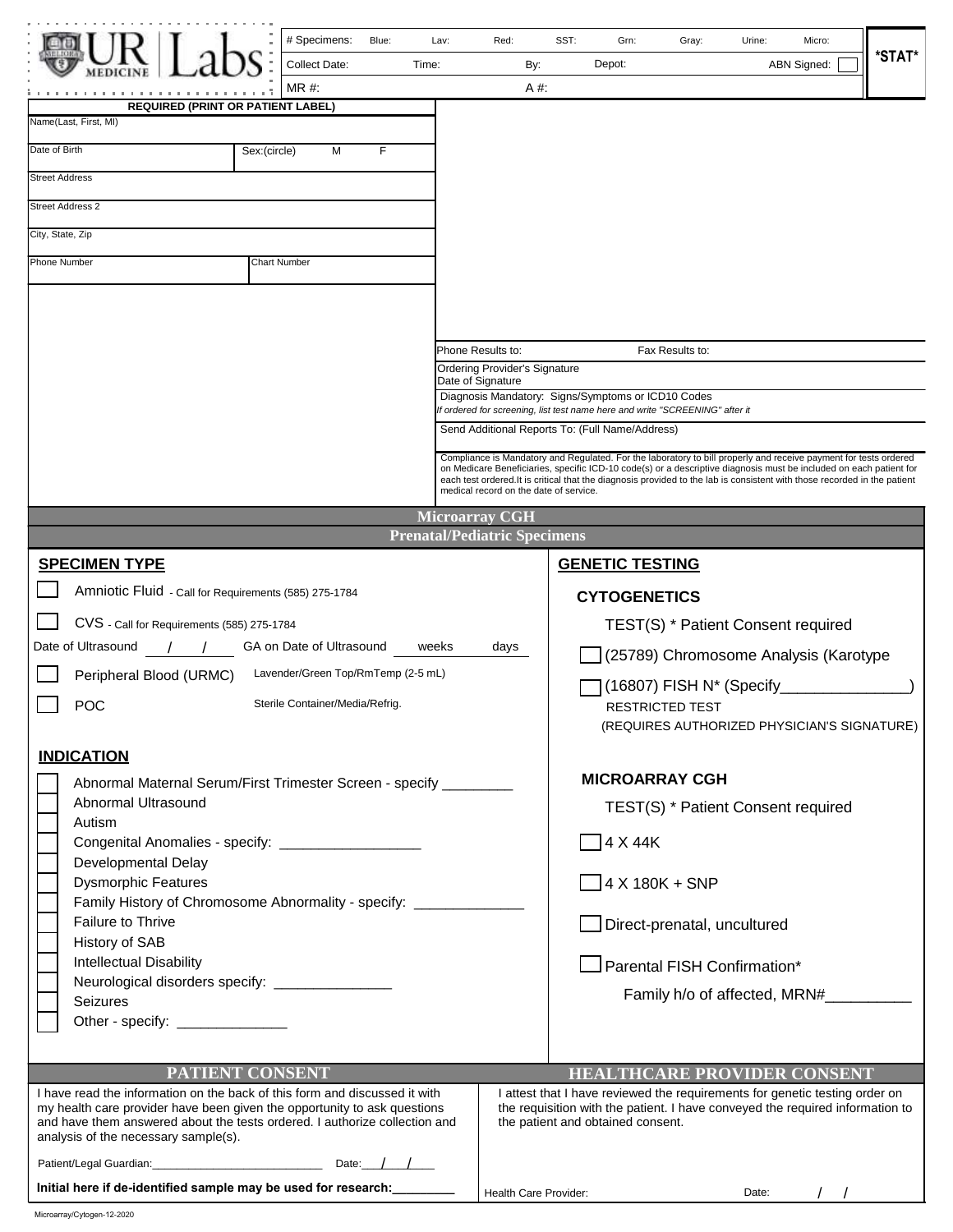# *Microarray CGH Testing Patient Clinical Information Form*

(page 2 of 4)

The accurate interpretation and reporting of genetic results is contingent upon the reason for referral, clinical information provided, and family history. To help provide the best possible service, please supply the information requested below and send paperwork with the specimen or return by fax to the Microarray Laboratory, Fax (585) 272-9166

## **Type of Sample:**

| <b>Patient's Name:</b>                                                                                                                                                                                                                                                                                                                                                                                                                                                                            | <b>Male</b><br>Female<br>Gender:                                                                                                                                                                                                                                                                                 | Date of Birth:                                                                                                                                                                                                                                                                                                          |  |  |  |  |  |
|---------------------------------------------------------------------------------------------------------------------------------------------------------------------------------------------------------------------------------------------------------------------------------------------------------------------------------------------------------------------------------------------------------------------------------------------------------------------------------------------------|------------------------------------------------------------------------------------------------------------------------------------------------------------------------------------------------------------------------------------------------------------------------------------------------------------------|-------------------------------------------------------------------------------------------------------------------------------------------------------------------------------------------------------------------------------------------------------------------------------------------------------------------------|--|--|--|--|--|
| Clinical information - please check all that apply                                                                                                                                                                                                                                                                                                                                                                                                                                                |                                                                                                                                                                                                                                                                                                                  |                                                                                                                                                                                                                                                                                                                         |  |  |  |  |  |
| Perinatal History:<br>Prematurity<br><b>IUGR</b><br>Oligohydramnios<br>Polyhydramnios<br>Other:<br>Growth:<br>Failure to Thrive<br>Overgrowth<br>Short stature<br>Other:<br>Development:<br>Fine motor delay<br>Gross motor delay<br>Speech delay<br>Other: and the control of the control of the control of the control of the control of the control of the control of the control of the control of the control of the control of the control of the control of the control of t<br>Cognitive: | Neurological:<br>Ataxia/dystonia/chorea<br>Hypotonia<br>Neural tube defect<br>Seizures<br>Spasticity<br>Structural brain anomaly<br>Other:<br>Cardiac:<br><b>ASD</b><br>AV canal defect<br>Coarctation of aorta<br>Hypoplastic left heart<br><b>Tetralogy of Fallot</b><br><b>VSD</b><br>Other:<br>Craniofacial: | Musculoskeletal:<br>Contractures<br>Club foot<br>Diaphragmatic hernia<br>Limb anomaly<br>Polydactyly<br>Scoliosis<br>Syndactyly<br>Vertebral anomaly<br>Other:<br>Gastrointestinal:<br>Gastroschisis<br>Hirschsprung disease<br>Omphalocele<br>Pyloric stenosis<br>Tracheoesophageal fistula<br>Other:<br>Genitourinary |  |  |  |  |  |
| Learning disability<br>Intellectual Disability<br>Other:<br><b>Behavioral:</b><br>Asperger syndrome features<br>Autism<br>Oppositional-defiant disorder<br>Obsessive-compulsive disorder<br>Pervasive developmental delay<br>Other<br>Other:                                                                                                                                                                                                                                                      | Cleft lip +/- cleft palate<br>Cleft palate alone<br>Coloboma<br>Craniosynostosis<br>Dysmorphic facial features<br>Ear malformation<br>Macrocephaly<br>Microcephaly<br>List HC, if known:<br>Other:<br>Cutaneous:<br>Hyperpigmentation<br>Hypopigmentation<br>Other                                               | Ambiguous genitalia<br>Hydronephrosis<br>Hypospadias<br>Kidney malformation<br>Undescended testis<br>Urethra/ureter obstruction<br>Other:<br><b>Family History:</b><br>Parents with ≥ 2 miscarriages<br>Other relatives with similar<br>clinical history (please explain<br>below)<br><b>Parental Sample</b><br>Proband |  |  |  |  |  |

**Clinical descriptions - please include any additional relevant clinical information not provided above:**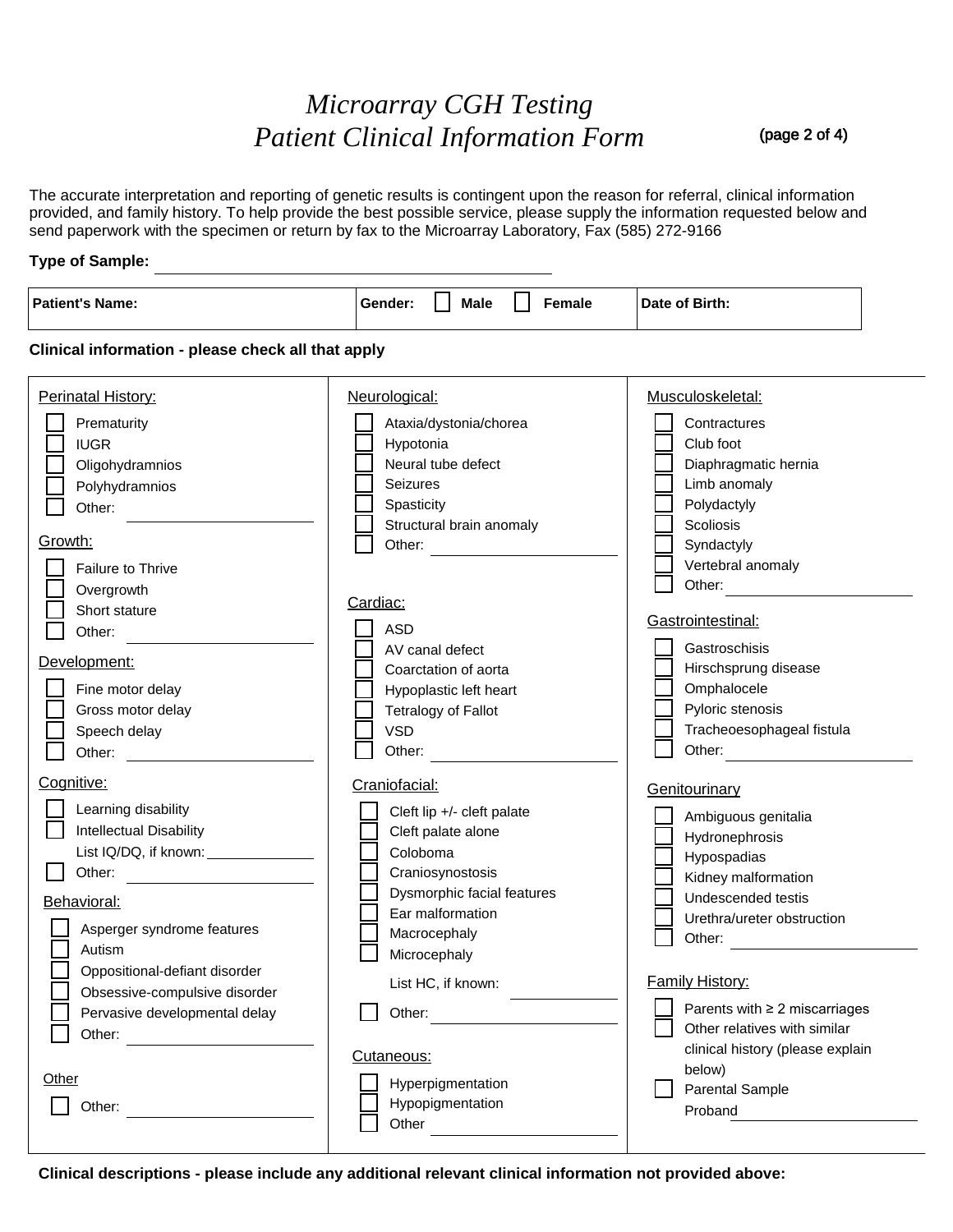# **INFORMED CONSENT FOR GENETIC TESTING**

- Genetic testing will look for changes in the DNA, genes, or chromosomes which may be associated with a specific genetic condition. A positive test result is an indication that the individual may be predisposed to or have the specific disease or condition tested for and may wish to consider further independent testing. If a positive result is obtained, medical and/or genetic counseling follow-up may be advised. 1.
- As with any test, in some cases, results may not be obtained and a repeat sample may be requested or parental samples may be requested to further understand the findings. When parental testing is performed, it may show changes related to those found in the individual originally tested (usually a child or fetus). In those cases, this information regarding parental test results would become part of the child's (fetus's) test report. Thus it would appear the the child's(mother's) medical record. 2.
- Some types of genetic testing such as fluorescence in situ hybridization (FISH) are approved by the New York State Department of Health: 3.
	- FISH, which uses DNA probes which bind to a specific region of a chromosome, is helpful in identifying "marker" chromosomes, variations in chromosome structure, or small deletions or dulications on a chromosome. \*
	- Microarray CGH analysis looks for extra or missing pieces of DNA that are too small to been seen by standard chromosome testing. It uses tiny "DNA probes" to look for thousands of possible changes at the same time. Many results will be negative, but some will find changes that are: (1) associated with known genetic syndromes, (2) not well understood, or (3) "normal variations" in the general population. Because certain types of chromosome changes (translocations, inversions, low level mosaicism, etc.) cannot be detected by array CGH, testing is often performed with standard chromosome analysis. \*
	- Microarray CGH-SNP analysis looks for extra or missing pieces of DNA described above as well as regions of homozygosity (ROH) throughout the genome. Presences of constitutional ROH are consistent with uniparental idodisomy (UPD), ancestral relatedness, or consanguinity (two individuals who share a common ancestor). Also, CGH-SNP testing may uncover non-paternity, adoption, or consanguinity. \*
- FOR URMC PROVIDERS ONLY: Some genetic tests are performed at only a few laboratories; therefore, the sample may need to be sent to a laboratory that is not certified by the New York State Health Department. In these cases, approval for testing will be obtained from New York State. 4.
- No tests other than those authorized by the patient (or guardian) will be performed on the sample and the sample will be destroyed when testing is complete or not more than sixty days after the sample was taken, unless permission is granted in Section 8 to retain the sample for research. 5.
- The patient may wish to obtain professional genetic counseling priot to signing this consent. 6.
- Test results will not be released to anyone other than the referring doctor(s) and the University of Rochester Medical Center Medical Records. 7.
- The Microarray CGH Laboratory retains patient samples indefinitely for validation, educational purposes, and/or research. The submitted clinical information and test results are also included in a HIPAA-compliant, de-identified public database as part of the National Institute of Health's effort to improve diagnostic testing and the understanding of the relationship between genetic changes and clinical symptoms (for information about the database, visit www.iccg.org). Confidentiality of each sample is maintained. patients may request to withdraw consent for storage of their sample and/or use of the data by: (1) initialing the statement at the bottom of page 1 or (2) calling the laboratory at 585-758-0494 and asking to speak to a Microarray CGH technologist. 8.

Consent required from the patient (or legal counsel) prior to genetic testing being performed. Therefore, please sign this form at the bottom of page 1.